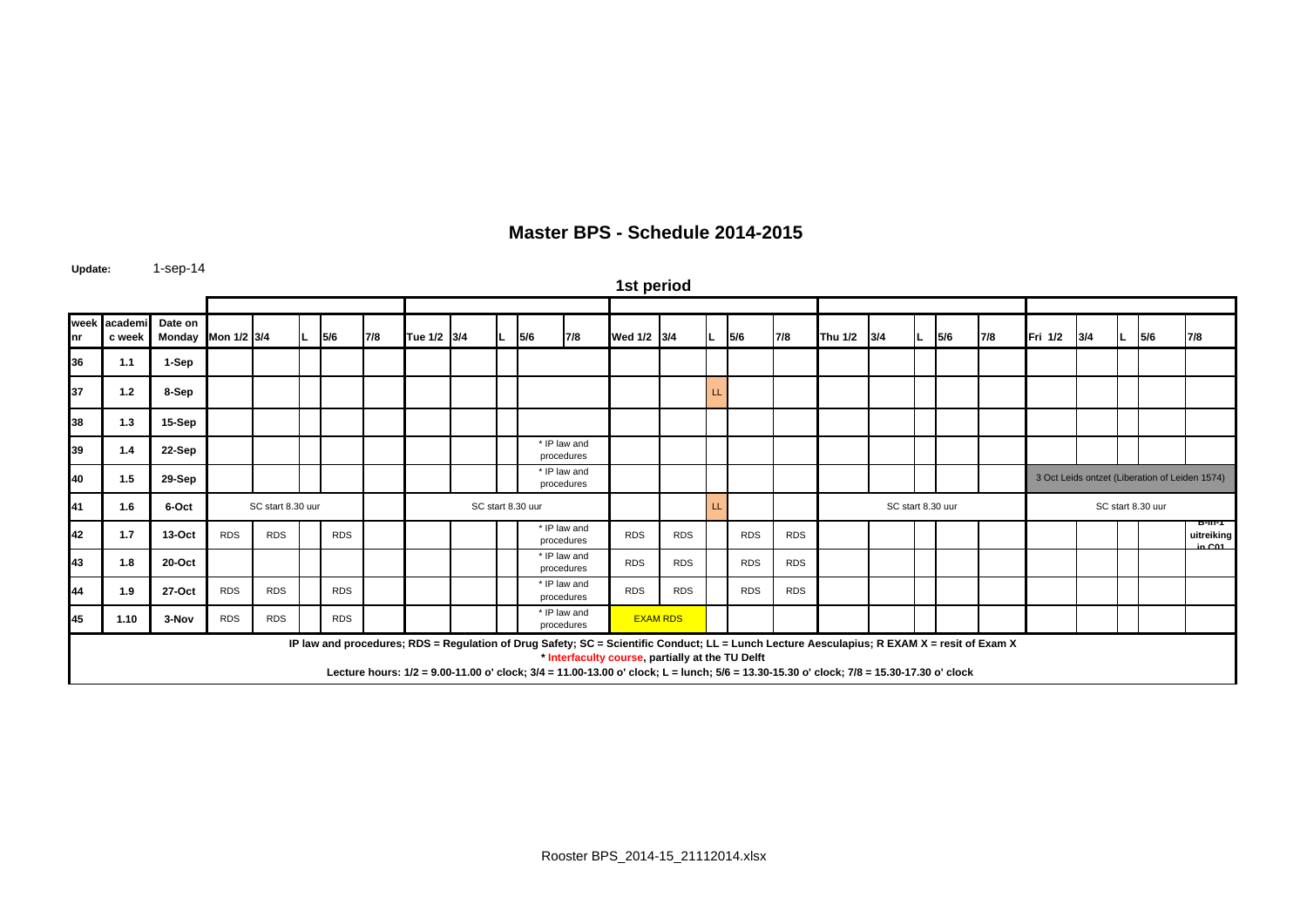**Update:** 1-sep-14

**2nd period**

| nr | week academ<br>c week | Date on                                                                                                                                                                                                                        | Monday Mon 1/2 3/4 |                                          |  | 5/6 | 7/8 | Tue 1/2 3/4                              |                                                   |           | 5/6                        | 7/8                        | Wed 1/2 3/4                                                                                                                                                                                                                                               |                                   | IL.       | 5/6                                      | 7/8                           | Thu 1/2    | 3/4                                        |                  | 5/6 | 7/8                                      | Fri 1/2                           | 3/4                               |                                          | 5/6        | 7/8        |
|----|-----------------------|--------------------------------------------------------------------------------------------------------------------------------------------------------------------------------------------------------------------------------|--------------------|------------------------------------------|--|-----|-----|------------------------------------------|---------------------------------------------------|-----------|----------------------------|----------------------------|-----------------------------------------------------------------------------------------------------------------------------------------------------------------------------------------------------------------------------------------------------------|-----------------------------------|-----------|------------------------------------------|-------------------------------|------------|--------------------------------------------|------------------|-----|------------------------------------------|-----------------------------------|-----------------------------------|------------------------------------------|------------|------------|
| 46 | 2.1                   | 10-Nov                                                                                                                                                                                                                         |                    |                                          |  |     |     |                                          |                                                   |           |                            | * IP law and<br>procedures |                                                                                                                                                                                                                                                           |                                   | LL        |                                          |                               |            |                                            |                  |     |                                          |                                   |                                   |                                          |            |            |
| 47 | 2.2                   | 17-Nov                                                                                                                                                                                                                         | AS                 | AS                                       |  |     |     | AS                                       | AS                                                |           |                            | * IP law and<br>procedures | AS                                                                                                                                                                                                                                                        | AS                                |           |                                          |                               | AS         | AS                                         |                  |     |                                          | AS                                | AS                                |                                          |            |            |
| 48 | 2.3                   | 24-Nov                                                                                                                                                                                                                         |                    |                                          |  |     |     |                                          |                                                   |           |                            | * IP law and<br>procedures |                                                                                                                                                                                                                                                           |                                   |           |                                          | <b>Clevering</b><br>a lecture |            |                                            |                  |     |                                          | <b>EXAM AS</b><br>Huygens 106 / 7 |                                   |                                          |            |            |
| 49 | 2.4                   | 1-Dec                                                                                                                                                                                                                          | <b>BMS</b>         | <b>BMS</b>                               |  |     |     | <b>BMS</b>                               | <b>BMS</b>                                        |           |                            |                            |                                                                                                                                                                                                                                                           |                                   |           |                                          |                               | <b>BMS</b> |                                            |                  |     |                                          | <b>BMS</b>                        | <b>BMS</b>                        |                                          | <b>BMS</b> | <b>BMS</b> |
| 50 | 2.5                   | 8-Dec                                                                                                                                                                                                                          | <b>BMS</b>         | <b>BMS</b>                               |  |     |     | <b>BMS</b>                               |                                                   |           |                            | * IP law and<br>procedures | <b>BMS</b>                                                                                                                                                                                                                                                | <b>BMS</b>                        | LL        |                                          |                               |            |                                            |                  |     |                                          | <b>BMS</b>                        | <b>BMS</b>                        |                                          | <b>BMS</b> | <b>BMS</b> |
| 51 | 2.6                   | 15-Dec                                                                                                                                                                                                                         |                    |                                          |  |     |     |                                          | <b>EXAM BMS</b>                                   |           | * IP law and<br>procedures |                            |                                                                                                                                                                                                                                                           | <b>DIES symposium AESCULAPIUS</b> |           |                                          |                               |            | <b>DIES Excursie</b><br><b>AESCULAPIUS</b> | <b>REXAM RDS</b> |     |                                          |                                   |                                   |                                          |            |            |
| 52 |                       | 22-Dec                                                                                                                                                                                                                         |                    | Christmas Holiday / Kerstvakantie week 1 |  |     |     | Christmas Holiday / Kerstvakantie week 1 |                                                   |           |                            |                            |                                                                                                                                                                                                                                                           |                                   |           | Christmas Holiday / Kerstvakantie week 1 |                               |            | Christmas Holiday / Kerstvakantie week 1   |                  |     |                                          |                                   |                                   | Christmas Holiday / Kerstvakantie week 1 |            |            |
|    |                       | 29-Dec                                                                                                                                                                                                                         |                    | Christmas Holiday / Kerstvakantie week 2 |  |     |     | Christmas Holiday / Kerstvakantie week 2 |                                                   |           |                            |                            | Christmas Holiday / Kerstvakantie week 2                                                                                                                                                                                                                  |                                   |           |                                          |                               |            | Christmas Holiday / Kerstvakantie week 2   |                  |     | Christmas Holiday / Kerstvakantie week 2 |                                   |                                   |                                          |            |            |
| 2  | 2.7                   | 5-Jan                                                                                                                                                                                                                          |                    |                                          |  |     |     |                                          | *EXAM IP Law &<br><b>Procedures</b><br>in Delft** |           |                            |                            |                                                                                                                                                                                                                                                           |                                   |           |                                          |                               |            |                                            |                  |     | <b>REXAMAS</b>                           |                                   |                                   |                                          |            |            |
| з  | 2.8                   | $12 - Jan$                                                                                                                                                                                                                     |                    | <b>MD</b>                                |  |     |     | <b>MD</b>                                |                                                   |           |                            |                            | <b>MD</b>                                                                                                                                                                                                                                                 |                                   | LL        | <b>MD</b>                                |                               |            | <b>MD</b>                                  |                  |     | <b>MD</b>                                |                                   |                                   |                                          |            |            |
|    | 2.9                   | 19-Jan                                                                                                                                                                                                                         |                    | MD                                       |  |     |     |                                          |                                                   | <b>MD</b> |                            |                            |                                                                                                                                                                                                                                                           |                                   | <b>MD</b> |                                          |                               |            |                                            | <b>MD</b>        |     |                                          |                                   | <b>EXAM MD</b><br>14.00-16.00 uur |                                          |            |            |
| 5  | 2.10                  | 26-Jan                                                                                                                                                                                                                         |                    |                                          |  |     |     |                                          |                                                   |           |                            |                            |                                                                                                                                                                                                                                                           |                                   |           |                                          |                               |            |                                            |                  |     |                                          |                                   |                                   |                                          |            |            |
|    |                       | IP law and procedures: interfaculty course, partially at the TU Delft; AS = Atherosclerosis; BMS = Bioanalytical Mass Spectrometry; LL = Lunch Lecture Aesculapius; MD = Metabolic Disorders; RDS = Regulation of Drug Safety; |                    |                                          |  |     |     |                                          |                                                   |           |                            |                            | EXAM $X =$ resit of Exam $X$<br>* Interfaculty course, partially at the TU Delft; ** Exam date to be confirmed<br>Lecture hours: 1/2 = 9.00-11.00 o' clock; 3/4 = 11.00-13.00 o' clock; L = lunch; 5/6 = 13.30-15.30 o' clock; 7/8 = 15.30-17.30 o' clock |                                   |           |                                          |                               |            |                                            |                  |     |                                          |                                   |                                   |                                          |            |            |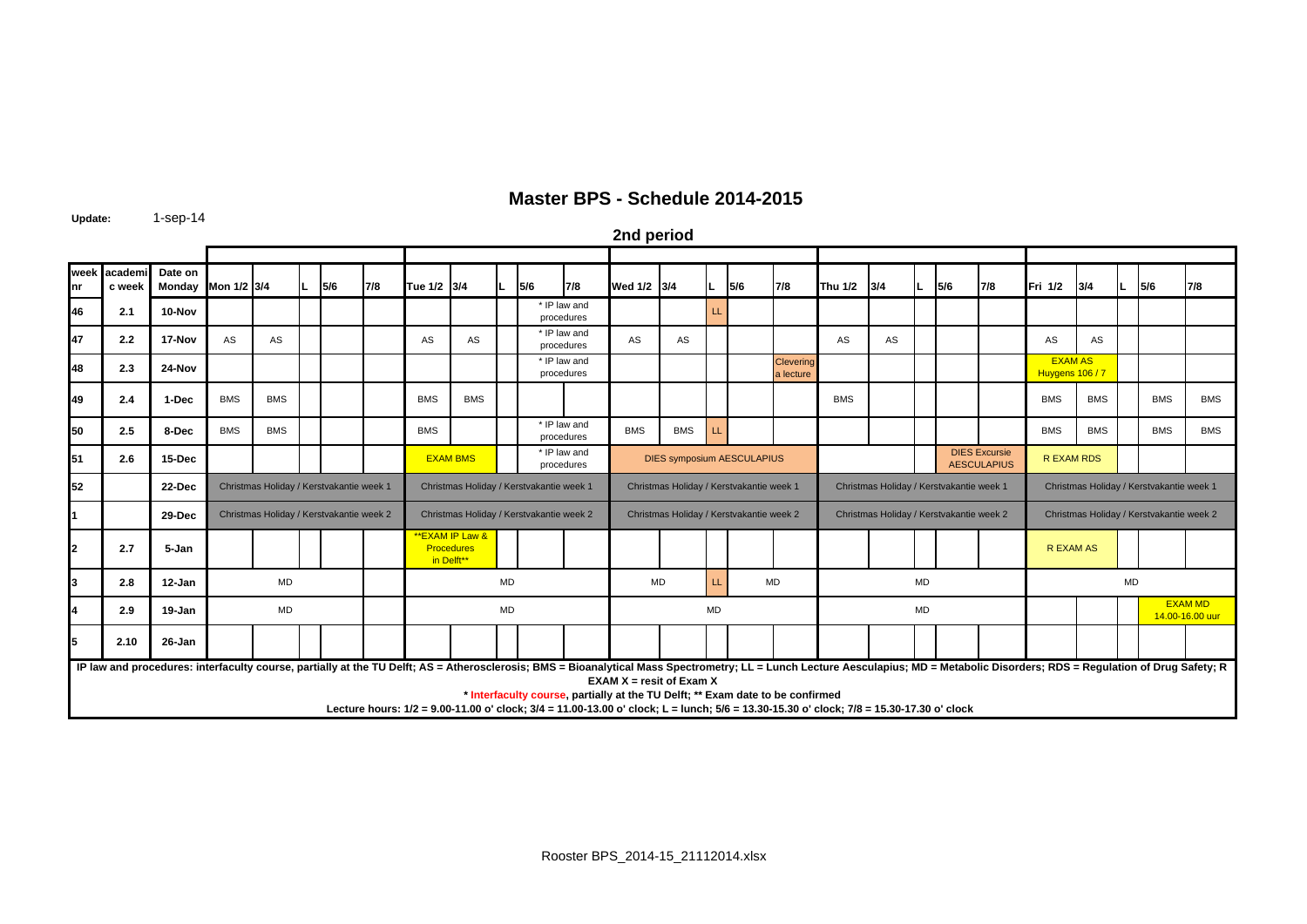**Update:** 1-sep-14

**3rd period**

| nr | week academi<br>c week | Date on<br>Monday Mon 1/2 3/4                                                                                                                                                             |     |                             | L. | 5/6        | 7/8             | Tue 1/2 3/4 |                  |           | 5/6 | 7/8                                | Wed 1/2 3/4                                                                                          |             | IL.       | 5/6                               | 7/8       | Thu 1/2 3/4                                                                                                                             |     |                             | 5/6        | 7/8 | Fri 1/2     | 3/4        |                          | 5/6 | 7/8        |  |  |
|----|------------------------|-------------------------------------------------------------------------------------------------------------------------------------------------------------------------------------------|-----|-----------------------------|----|------------|-----------------|-------------|------------------|-----------|-----|------------------------------------|------------------------------------------------------------------------------------------------------|-------------|-----------|-----------------------------------|-----------|-----------------------------------------------------------------------------------------------------------------------------------------|-----|-----------------------------|------------|-----|-------------|------------|--------------------------|-----|------------|--|--|
| 16 | 3.1                    | 2-Feb                                                                                                                                                                                     |     |                             |    |            |                 |             |                  |           |     |                                    |                                                                                                      |             |           |                                   |           |                                                                                                                                         |     |                             |            |     |             |            |                          |     |            |  |  |
|    | 3.2                    | 9-Feb                                                                                                                                                                                     |     | <b>R EXAM BMS</b>           |    |            | <b>DIES UNI</b> |             |                  |           |     |                                    | <b>MMCD</b>                                                                                          | <b>MMCD</b> | <b>LL</b> |                                   |           |                                                                                                                                         |     |                             |            |     |             |            |                          |     |            |  |  |
|    | 3.3                    | 16-Feb                                                                                                                                                                                    |     |                             |    |            |                 |             |                  |           |     | ** R EXAM IP Law &<br>Procedures** | <b>MMCD</b>                                                                                          | <b>MMCD</b> |           |                                   |           |                                                                                                                                         |     |                             |            |     |             |            |                          |     |            |  |  |
|    | v                      | 23-Feb                                                                                                                                                                                    | PPM | PPM                         |    |            |                 | PPM         | PPM              |           |     |                                    | <b>MMCD</b>                                                                                          | <b>MMCD</b> |           |                                   | R EXAM MD | PPM                                                                                                                                     | PPM |                             | PPM        | PPM | PPM         | <b>PPM</b> |                          | PPM | <b>PPM</b> |  |  |
| 10 | 3.4                    | 2-Mar                                                                                                                                                                                     | PPM | PPM                         |    | PPM        |                 | PPM         | <b>PPM</b>       |           | PPM |                                    | <b>MMCD</b>                                                                                          | <b>MMCD</b> |           |                                   |           | PPM                                                                                                                                     | PPM |                             | <b>PPM</b> | PPM | PPM         | PPM        |                          | PPM | <b>PPM</b> |  |  |
| 11 | 3.5                    | 9-Mar                                                                                                                                                                                     | PPM | PPM                         |    | <b>PPM</b> |                 | <b>PPM</b>  | <b>PPM</b>       |           | PPM | PPM                                | <b>MMCD</b>                                                                                          | <b>MMCD</b> | LL        |                                   |           |                                                                                                                                         |     |                             |            |     |             |            |                          |     |            |  |  |
| 12 | 3.6                    | 16-Mar                                                                                                                                                                                    |     |                             |    |            |                 |             | <b>EXAM PPM</b>  |           |     |                                    | <b>MMCD</b>                                                                                          | <b>MMCD</b> |           | Beta Jobfair /<br>Beta banenmarkt |           |                                                                                                                                         |     |                             |            |     | R EXAM CPA* |            |                          |     |            |  |  |
| 13 | 3.7                    | 23-Mar                                                                                                                                                                                    |     |                             |    |            |                 |             |                  |           |     |                                    | <b>MMCD</b>                                                                                          | <b>MMCD</b> |           |                                   |           |                                                                                                                                         |     |                             |            |     |             |            |                          |     |            |  |  |
| 14 | 3.8                    | 30-Mar                                                                                                                                                                                    |     |                             |    |            |                 |             | <b>EXAM MMCD</b> |           |     |                                    |                                                                                                      | <b>MO</b>   |           |                                   |           |                                                                                                                                         |     | Good Friday / Goede Vrijdag |            |     |             |            |                          |     |            |  |  |
| 15 | 3.9                    | 6-Apr                                                                                                                                                                                     |     | Easter Monday / 2de Paasdag |    |            |                 |             |                  | <b>MO</b> |     |                                    | <b>MO</b>                                                                                            |             | LL.       |                                   | <b>MO</b> |                                                                                                                                         |     | <b>MO</b>                   |            |     | <b>MO</b>   |            |                          |     |            |  |  |
| 16 | 3.10                   | 13-Apr                                                                                                                                                                                    |     |                             |    |            |                 |             | MO Q&A           |           |     |                                    |                                                                                                      |             |           |                                   |           |                                                                                                                                         |     |                             |            |     |             |            | <b>MO</b><br><b>EXAM</b> |     |            |  |  |
|    |                        | BMS = BIOanalytical Mass Spectrometry; LL = Lunch Lecture Aesculapius; MD = Metabolic Disorders; MINCD = Molecular Mechanisms of Cell Death; MO= Model Organism in Cancer Research; PPM = |     |                             |    |            |                 |             |                  |           |     |                                    | Pharmacokinetic/Pharmacodynamic Modeling; R EXAM X = resit of Exam X<br>** Exam date to be confirmed |             |           |                                   |           | Lecture hours: 1/2 = 9.00-11.00 o' clock: 3/4 = 11.00-13.00 o' clock: L = lunch: 5/6 = 13.30-15.30 o' clock: 7/8 = 15.30-17.30 o' clock |     |                             |            |     |             |            |                          |     |            |  |  |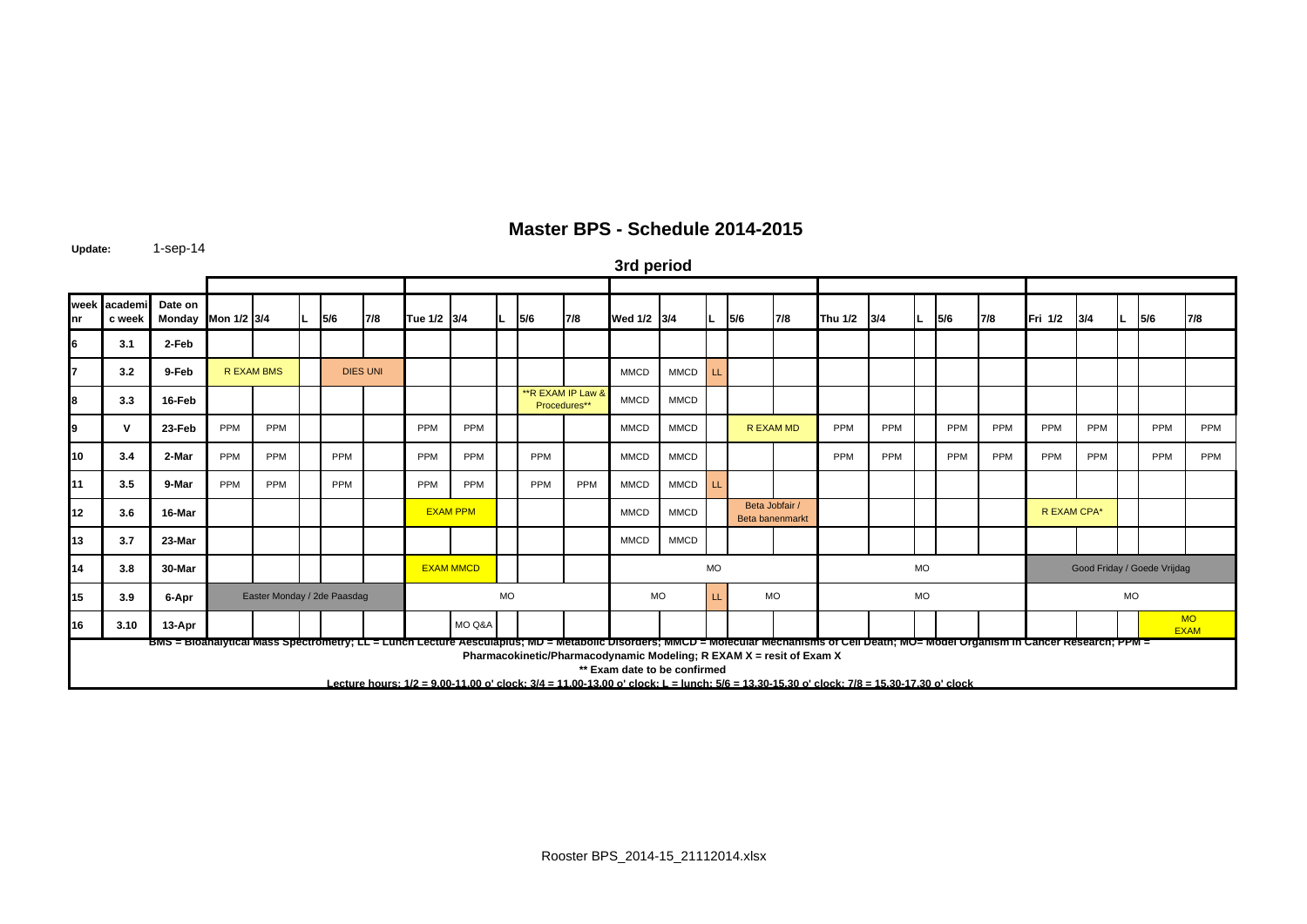**Update:** 1-sep-14

**week academi nrc week Date on**  Monday |Mon 1/2 |3/4 |L |5/6 |7/8 |Tue 1/2 |3/4 |L |5/6 |7/8 |Wed 1/2 |3/4 |L |5/6 |7/8 |Thu 1/2 |3/4 |L |5/6 |7/8 |Fri 1/2 |3/4 |L |5/6 |7/8 **17 4.1 20-Apr 18 4.2 27-Apr 19 4.3 4-May 20 4.4 11-May** LL **21 4.5 18-May 22 4.6 25-May 23 4.7 1-Jun 24 4.8 8-Jun**n | | | | | | | CAS | | | |LL **25 4.9 15-Jun26 4.10 22-Jun 27 4.11 29-Jun** R EXAM DD?? R EXAM MMCDR EXAM PPMDD DD DD**DD**  BPS Career Event CAS CASS I I I I CAS CAS CAS EXAM CAS CAS CASCAS **The Lecture Series Blood Brain Barrier has been cancelled due to unforeseen circumstances. Whether it will be scheduled for 2015-2016 is still unclear.** Pentecost / 2de Pinksterdag Ascencion Day / Hemelvaart Koningsdag / Kingsday **CAS = Cell Adhesion Signaling; DD = Drug Delivery; LL = Lunch Lecture Aesculapius; MMCD = Molecular Mechanisms of Cell Death; MO= Model Organism in Cancer Research; PPM = Pharmacokinetic/Pharmacodynamic Modeling; SC = Scientific Conduct; R EXAM X = resit of Exam X Lecture hours: 1/2 = 9.00-11.00 o' clock; 3/4 = 11.00-13.00 o' clock; L = lunch; 5/6 = 13.30-15.30 o' clock; 7/8 = 15.30-17.30 o' clock** DDDDEXAM DD **DD** DD CAS **4th period** SC start 8.30Liberation day / Bevrijdingsdag **DD** EXAM DD R EXAM MO CAS DDCAS DDSymposium **Aesculapius** SC start 8.30 uurSC start 8.30 uur **SC start 8.30 uur**